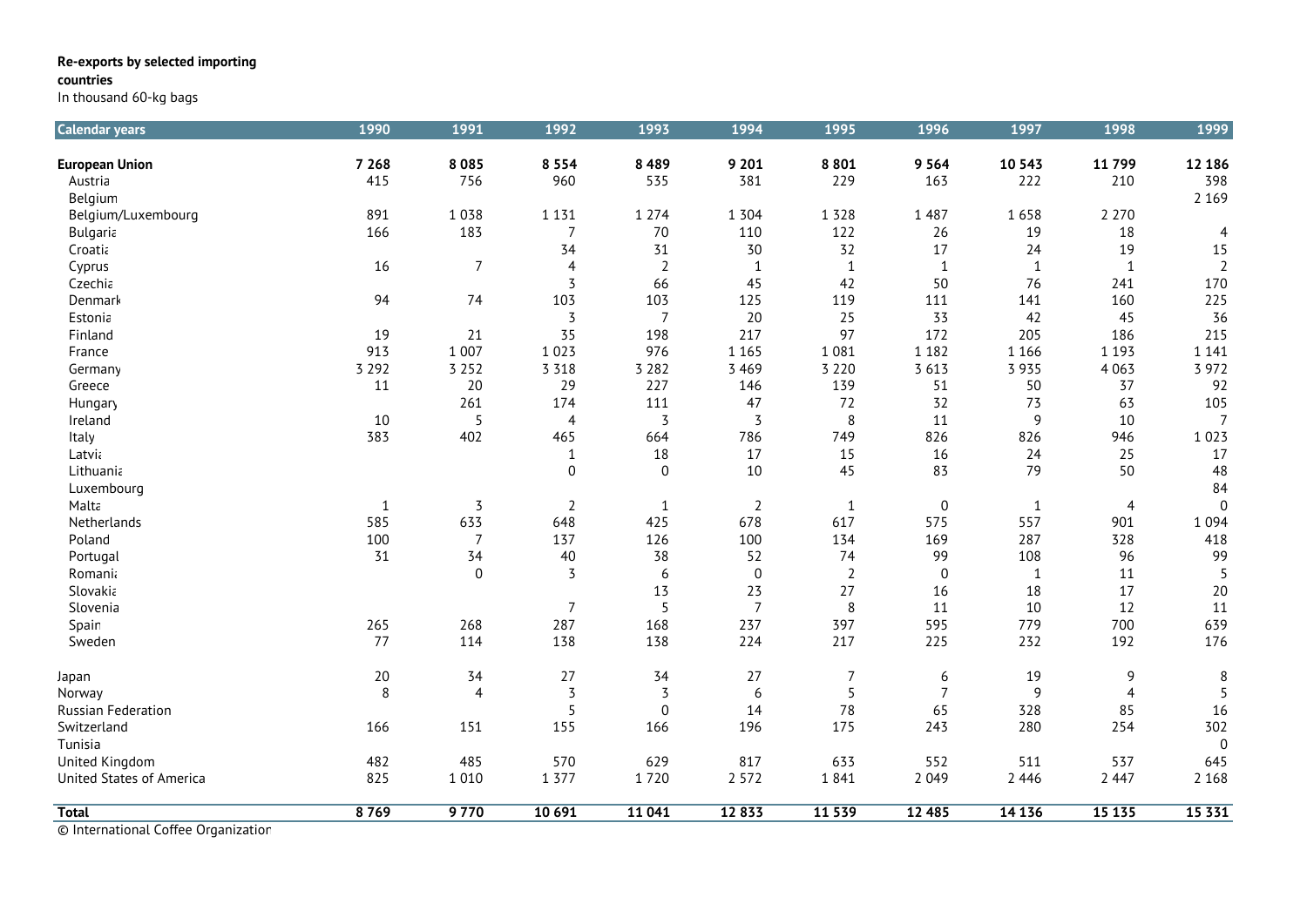# **Re-exports by selected importing**

### **countries**

In thousand 60-kg bags

| 13710<br>15 270<br>16 032<br>17 062<br>17492<br>19 900<br>21 5 21<br>23771<br><b>European Union</b><br>409<br>440<br>528<br>991<br>620<br>543<br>806<br>1 1 2 0<br>Austria<br>2 3 5 7<br>2 3 2 4<br>2 3 0 8<br>2 2 3 8<br>2 5 7 2<br>2 9 0 5<br>3 0 6 7<br>2 9 1 1<br>Belgium<br>Belgium/Luxembourg<br>5<br>3<br>3<br>3<br>11<br>29<br>6<br>14<br>Bulgaria<br>18<br>18<br>27<br>17<br>15<br>17<br>18<br>Croatia<br>16<br>$\overline{7}$<br>9<br>18<br>$\overline{2}$<br>$\mathbf{1}$<br>$\overline{4}$<br>$\overline{4}$<br>6<br>Cyprus<br>249<br>407<br>309<br>358<br>351<br>324<br>Czechia<br>266<br>246<br>231<br>235<br>271<br>278<br>182<br>271<br>199<br>201<br>Denmark<br>8<br>54<br>9<br>19<br>47<br>76<br>87<br>176<br>Estonia<br>172<br>122<br>129<br>54<br>148<br>119<br>121<br>150<br>Finland<br>1073<br>1 2 6 7<br>1 2 6 4<br>1 3 2 8<br>1 0 4 0<br>1028<br>957<br>901<br>France<br>4825<br>6 2 8 8<br>6 5 1 8<br>5 3 4 4<br>7 0 1 1<br>8 3 5 6<br>9 1 7 7<br>10 697<br>Germany<br>111<br>320<br>71<br>69<br>71<br>60<br>41<br>66<br>Greece<br>157<br>186<br>190<br>218<br>270<br>282<br>303<br>371<br><b>Hungary</b><br>72<br>34<br>75<br>30<br>34<br>36<br>52<br>17<br>Ireland | 2008<br>2009                       |
|-----------------------------------------------------------------------------------------------------------------------------------------------------------------------------------------------------------------------------------------------------------------------------------------------------------------------------------------------------------------------------------------------------------------------------------------------------------------------------------------------------------------------------------------------------------------------------------------------------------------------------------------------------------------------------------------------------------------------------------------------------------------------------------------------------------------------------------------------------------------------------------------------------------------------------------------------------------------------------------------------------------------------------------------------------------------------------------------------------------------------------------------------------------------------------------------------|------------------------------------|
|                                                                                                                                                                                                                                                                                                                                                                                                                                                                                                                                                                                                                                                                                                                                                                                                                                                                                                                                                                                                                                                                                                                                                                                               | 26856<br>26 537                    |
|                                                                                                                                                                                                                                                                                                                                                                                                                                                                                                                                                                                                                                                                                                                                                                                                                                                                                                                                                                                                                                                                                                                                                                                               | 992<br>415                         |
|                                                                                                                                                                                                                                                                                                                                                                                                                                                                                                                                                                                                                                                                                                                                                                                                                                                                                                                                                                                                                                                                                                                                                                                               | 4 9 8 1<br>6 1 4 2                 |
|                                                                                                                                                                                                                                                                                                                                                                                                                                                                                                                                                                                                                                                                                                                                                                                                                                                                                                                                                                                                                                                                                                                                                                                               |                                    |
|                                                                                                                                                                                                                                                                                                                                                                                                                                                                                                                                                                                                                                                                                                                                                                                                                                                                                                                                                                                                                                                                                                                                                                                               | 114<br>72                          |
|                                                                                                                                                                                                                                                                                                                                                                                                                                                                                                                                                                                                                                                                                                                                                                                                                                                                                                                                                                                                                                                                                                                                                                                               | 28<br>28                           |
|                                                                                                                                                                                                                                                                                                                                                                                                                                                                                                                                                                                                                                                                                                                                                                                                                                                                                                                                                                                                                                                                                                                                                                                               | $\boldsymbol{0}$                   |
|                                                                                                                                                                                                                                                                                                                                                                                                                                                                                                                                                                                                                                                                                                                                                                                                                                                                                                                                                                                                                                                                                                                                                                                               | 416<br>405                         |
|                                                                                                                                                                                                                                                                                                                                                                                                                                                                                                                                                                                                                                                                                                                                                                                                                                                                                                                                                                                                                                                                                                                                                                                               | 184<br>212                         |
|                                                                                                                                                                                                                                                                                                                                                                                                                                                                                                                                                                                                                                                                                                                                                                                                                                                                                                                                                                                                                                                                                                                                                                                               | 181<br>234                         |
|                                                                                                                                                                                                                                                                                                                                                                                                                                                                                                                                                                                                                                                                                                                                                                                                                                                                                                                                                                                                                                                                                                                                                                                               | 185<br>170                         |
|                                                                                                                                                                                                                                                                                                                                                                                                                                                                                                                                                                                                                                                                                                                                                                                                                                                                                                                                                                                                                                                                                                                                                                                               | 964<br>1 0 1 4                     |
|                                                                                                                                                                                                                                                                                                                                                                                                                                                                                                                                                                                                                                                                                                                                                                                                                                                                                                                                                                                                                                                                                                                                                                                               | 10 819<br>10 471                   |
|                                                                                                                                                                                                                                                                                                                                                                                                                                                                                                                                                                                                                                                                                                                                                                                                                                                                                                                                                                                                                                                                                                                                                                                               | 78<br>72                           |
|                                                                                                                                                                                                                                                                                                                                                                                                                                                                                                                                                                                                                                                                                                                                                                                                                                                                                                                                                                                                                                                                                                                                                                                               | 259<br>317                         |
|                                                                                                                                                                                                                                                                                                                                                                                                                                                                                                                                                                                                                                                                                                                                                                                                                                                                                                                                                                                                                                                                                                                                                                                               | 8<br>16                            |
| 1 2 9 0<br>1 3 4 1<br>1 4 1 0<br>1 5 5 9<br>1708<br>1938<br>1 1 5 6<br>2 1 8 8<br>Italy                                                                                                                                                                                                                                                                                                                                                                                                                                                                                                                                                                                                                                                                                                                                                                                                                                                                                                                                                                                                                                                                                                       | 2 2 7 7<br>2 2 7 2                 |
| 19<br>19<br>27<br>33<br>40<br>20<br>6<br>47<br>Latvia                                                                                                                                                                                                                                                                                                                                                                                                                                                                                                                                                                                                                                                                                                                                                                                                                                                                                                                                                                                                                                                                                                                                         | 39<br>44                           |
| 39<br>55<br>103<br>105<br>63<br>48<br>59<br>90<br>Lithuania                                                                                                                                                                                                                                                                                                                                                                                                                                                                                                                                                                                                                                                                                                                                                                                                                                                                                                                                                                                                                                                                                                                                   | 201<br>187                         |
| 88<br>76<br>80<br>99<br>95<br>104<br>102<br>109<br>Luxembourg                                                                                                                                                                                                                                                                                                                                                                                                                                                                                                                                                                                                                                                                                                                                                                                                                                                                                                                                                                                                                                                                                                                                 | 108<br>113                         |
| 0<br>$\mathbf 0$<br>$\mathbf{1}$<br>$\mathbf 0$<br>$\mathbf 0$<br>$\boldsymbol{0}$<br>0<br>$\boldsymbol{0}$<br>Malta                                                                                                                                                                                                                                                                                                                                                                                                                                                                                                                                                                                                                                                                                                                                                                                                                                                                                                                                                                                                                                                                          | $\boldsymbol{0}$<br>$\mathbf 0$    |
| 1 1 8 6<br>1 4 3 3<br>1 0 6 1<br>1 1 6 4<br>1 2 3 9<br>Netherlands<br>1 1 0 6<br>1 1 1 7<br>1 1 8 1                                                                                                                                                                                                                                                                                                                                                                                                                                                                                                                                                                                                                                                                                                                                                                                                                                                                                                                                                                                                                                                                                           | 1 604<br>981                       |
| 531<br>497<br>442<br>422<br>406<br>524<br>709<br>661<br>Poland                                                                                                                                                                                                                                                                                                                                                                                                                                                                                                                                                                                                                                                                                                                                                                                                                                                                                                                                                                                                                                                                                                                                | 779<br>1 1 6 1                     |
| 123<br>110<br>83<br>107<br>152<br>116<br>114<br>114<br>Portugal                                                                                                                                                                                                                                                                                                                                                                                                                                                                                                                                                                                                                                                                                                                                                                                                                                                                                                                                                                                                                                                                                                                               | 149<br>166                         |
| 17<br>19<br>16<br>$\boldsymbol{0}$<br>10<br>Romania<br>1<br>1<br>1                                                                                                                                                                                                                                                                                                                                                                                                                                                                                                                                                                                                                                                                                                                                                                                                                                                                                                                                                                                                                                                                                                                            | 37<br>19                           |
| 33<br>25<br>23<br>17<br>15<br>14<br>66<br>152<br>Slovakia                                                                                                                                                                                                                                                                                                                                                                                                                                                                                                                                                                                                                                                                                                                                                                                                                                                                                                                                                                                                                                                                                                                                     | 270<br>246                         |
| 14<br>11<br>12<br>10<br>11<br>9<br>10<br>11<br>Slovenia                                                                                                                                                                                                                                                                                                                                                                                                                                                                                                                                                                                                                                                                                                                                                                                                                                                                                                                                                                                                                                                                                                                                       | 12<br>11                           |
| 1 2 3 7<br>753<br>1 1 6 6<br>1 3 6 5<br>1 4 3 7<br>1 4 5 3<br>1 4 6 1<br>1 5 2 0<br>Spain                                                                                                                                                                                                                                                                                                                                                                                                                                                                                                                                                                                                                                                                                                                                                                                                                                                                                                                                                                                                                                                                                                     | 1 4 4 1<br>1 4 4 5                 |
| 171<br>181<br>239<br>257<br>523<br>525<br>262<br>505<br>Sweden                                                                                                                                                                                                                                                                                                                                                                                                                                                                                                                                                                                                                                                                                                                                                                                                                                                                                                                                                                                                                                                                                                                                | 532<br>526                         |
| 87<br>32<br>78<br>99<br>137<br>63<br>47<br>87<br>Japan                                                                                                                                                                                                                                                                                                                                                                                                                                                                                                                                                                                                                                                                                                                                                                                                                                                                                                                                                                                                                                                                                                                                        | 179<br>126                         |
| 5<br>8<br>$\overline{7}$<br>10<br>10<br>8<br>6<br>6<br>Norway                                                                                                                                                                                                                                                                                                                                                                                                                                                                                                                                                                                                                                                                                                                                                                                                                                                                                                                                                                                                                                                                                                                                 | 9<br>$\overline{7}$                |
| 27<br>25<br>53<br>93<br>129<br>151<br>244<br>340<br><b>Russian Federation</b>                                                                                                                                                                                                                                                                                                                                                                                                                                                                                                                                                                                                                                                                                                                                                                                                                                                                                                                                                                                                                                                                                                                 | 440<br>421                         |
| 313<br>381<br>442<br>423<br>567<br>842<br>512<br>621<br>Switzerland                                                                                                                                                                                                                                                                                                                                                                                                                                                                                                                                                                                                                                                                                                                                                                                                                                                                                                                                                                                                                                                                                                                           | 883<br>1 0 6 6                     |
| $\overline{9}$<br>$\overline{3}$<br>Tunisia<br>$\mathbf{1}$<br>$\mathbf{1}$<br>$\mathbf{1}$<br>$1\,$<br>0<br>$\boldsymbol{0}$                                                                                                                                                                                                                                                                                                                                                                                                                                                                                                                                                                                                                                                                                                                                                                                                                                                                                                                                                                                                                                                                 | $\boldsymbol{0}$<br>$\overline{0}$ |
| 771<br>778<br>759<br>838<br>885<br>United Kingdom<br>652<br>949<br>989                                                                                                                                                                                                                                                                                                                                                                                                                                                                                                                                                                                                                                                                                                                                                                                                                                                                                                                                                                                                                                                                                                                        | 892<br>900                         |
| 2 1 9 2<br>2055<br>2 0 5 6<br>2798<br>2 6 2 6<br>2 4 5 2<br>2721<br>2707<br>United States of America                                                                                                                                                                                                                                                                                                                                                                                                                                                                                                                                                                                                                                                                                                                                                                                                                                                                                                                                                                                                                                                                                          | 2 8 0 2<br>2 8 6 1                 |
| 16 7 96<br>18 5 8 8<br>26 1 23<br>28 7 4 7<br><b>Total</b><br>19 602<br>21 284<br>21 693<br>24 0 28                                                                                                                                                                                                                                                                                                                                                                                                                                                                                                                                                                                                                                                                                                                                                                                                                                                                                                                                                                                                                                                                                           | 31873<br>32 106                    |

© International Coffee Organization